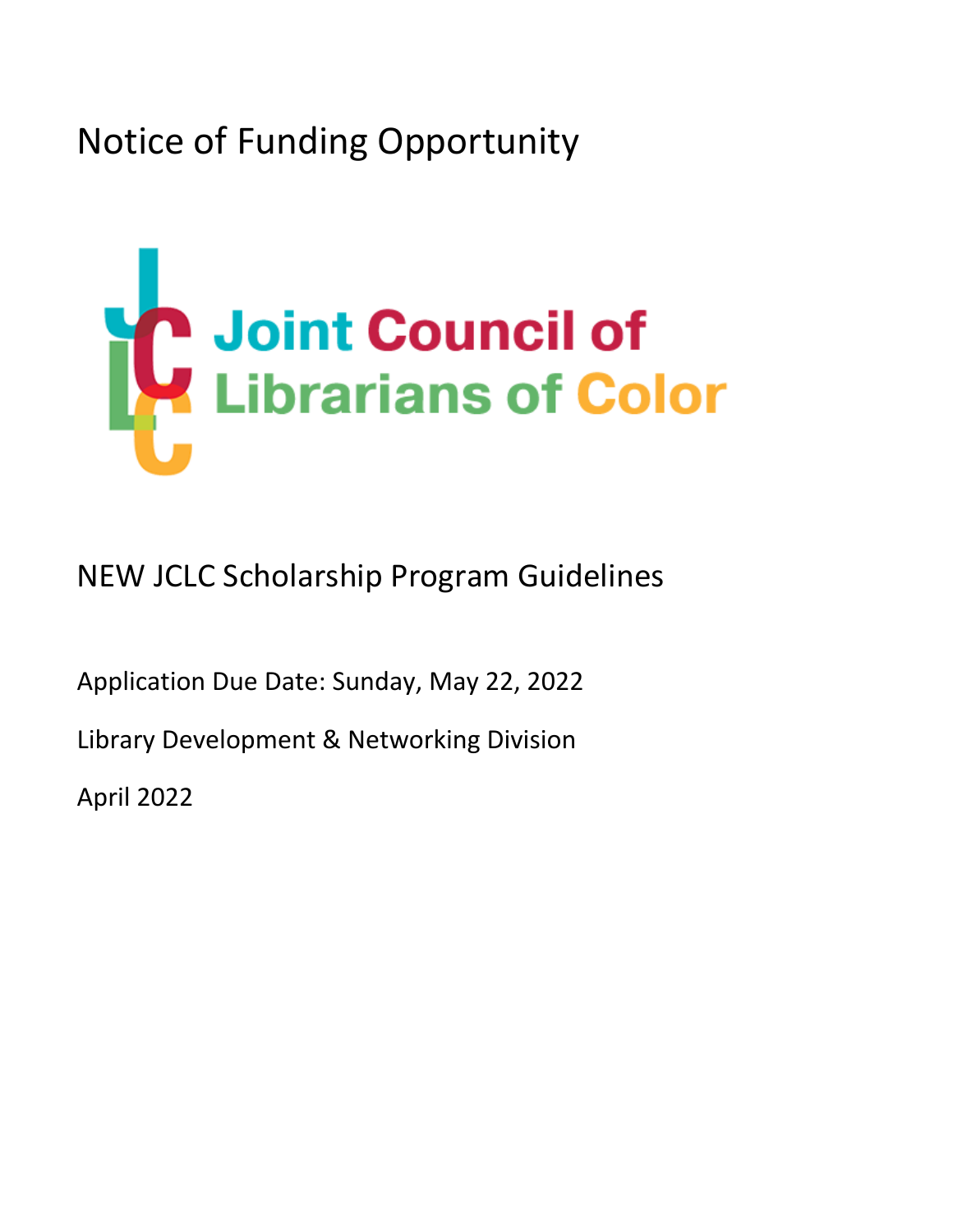# Table of Contents

Comments regarding the programs and services of the Texas State Library and Archives Commission can be addressed to: Director and Librarian P. O. Box 12927 | Austin, Texas 78711-2927 512-463-5460 512-463-5436 fax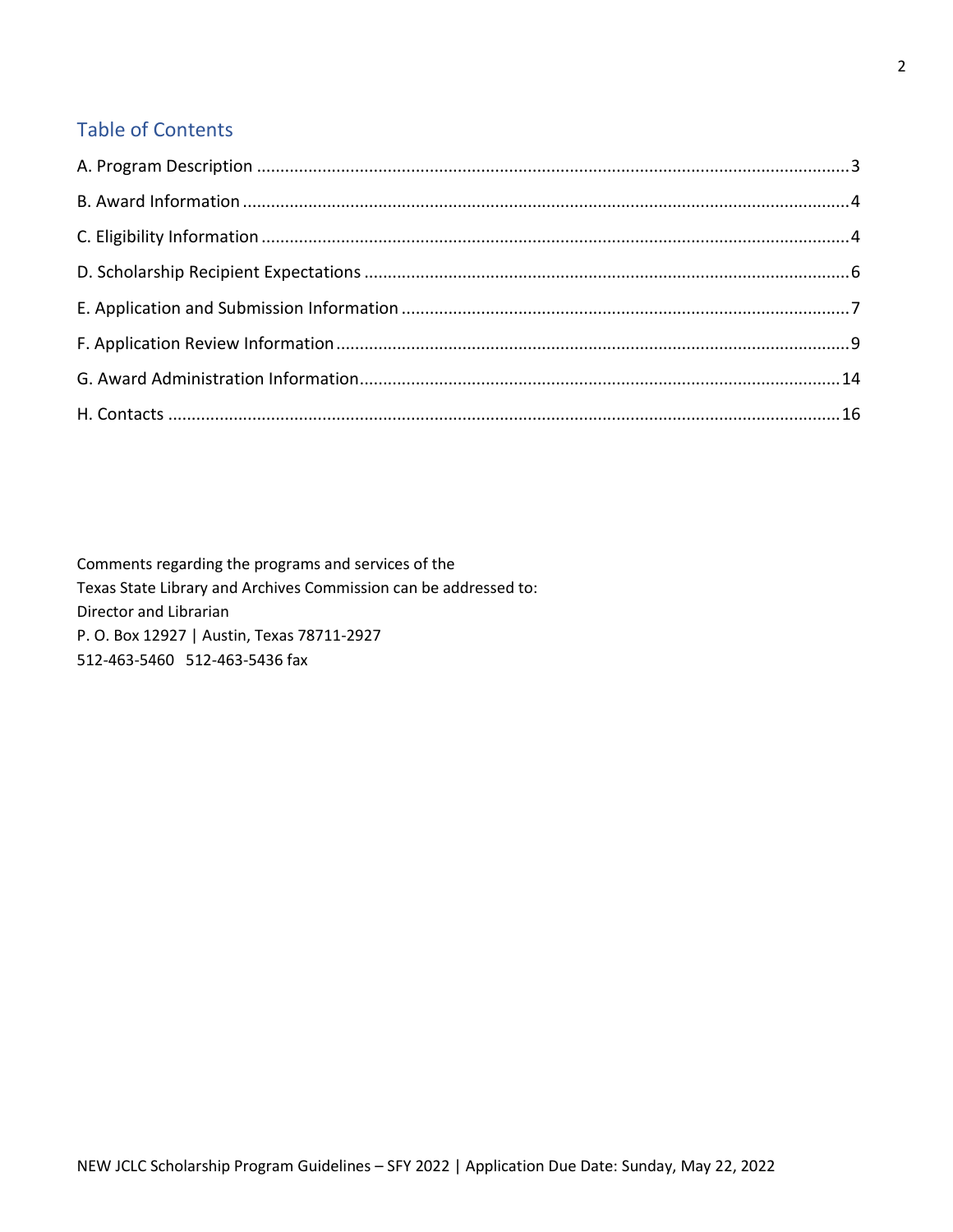# <span id="page-2-0"></span>**A. Program Description**

The Texas State Library and Archives Commission (TSLAC) intends to fund **up to** *15* **scholarships of up to \$3,500** to paid library staff of accredited libraries to attend th[e Joint Conference of Libraries of](https://www.jclcinc.org/conference/2022/) Color (JCLC) in St. Pete Beach, Florida scheduled for October 5-9, 2022. The scholarship will fund JCLC conference registration, travel within the United States, lodging, meals, and incidentals. This scholarship program is a time-sensitive pilot project.

#### **Goals and Purposes**

In accordance with the [Library Services and Technology Act \(LSTA\)](https://www.tsl.texas.gov/ld/pubs/lstaplan/5yearplan.html) and [TSLAC's Five Year Plan for Texas,](https://www.tsl.texas.gov/sites/default/files/public/tslac/ld/pubs/lstaplan/LSTA%202018-2022-final%20plan%20FINAL.pdf) the scholarship program's goal is to *provide and expand access to professional development opportunities that enhance the skills of the current library workforce and library leadership, and to advance the delivery of library and information services.*

Attending JCLC will allow scholarship recipients to build a network of other library professionals working to improve access to library services that support literacy and educational attainment. Services may include, but are not limited to, early childhood and family literacy, digital literacy, workforce and career readiness, lifelong learning, and strategies to respond to community needs effectively. The program also supports efforts to recruit, retain, and advance professionals into and within the field of library and information services.

TSLAC will collaborate with the State Library of South Carolina to form a small cohort of scholarship attendees who serve their communities in various roles in Texas and South Carolina libraries. Roles may include, but are not limited to, librarians, library assistants, library specialists, library leaders, managers or supervisors, library technicians or specialists, public relations managers, or any other paid library staff working in a public library. Additionally, TSLAC seeks to offer this scholarship with the goal of creating a local network of trained library workers in the areas of access services and circulation, administration and management, adult services, circulation and cataloging, children's services and early childhood development, collection development and acquisitions, data services and assessment, library development and grants, IT/Systems/Web, marketing and communications, outreach and public programs, reference and research support, resource sharing/ILL/e-resources, and facility management.

TSLAC will host a pre-conference meeting and post-conference wrap-up to connect the cohort members and explore ways for participants to share their experiences with other Texas library staff through a future presentation or webinar.

#### **About JCLC**

The Joint Conference of Librarians of Color is a conference for everyone and brings together a diverse group of librarians, library staff, library supporters, and community participants to explore diversity issues in libraries and how they affect the ethnic communities that use our services. The conference is offered every four years and is sponsored by ALA's five associations of ethnic librarians, including:

- [American Indian Library Association \(AILA\)](https://ailanet.org/)
- [Asian/Pacific American Librarians Association \(APALA\)](https://www.apalaweb.org/)
- Black [Caucus of the American Library Association \(BCALA\)](https://www.bcala.org/)
- [Chinese American Librarians](https://www.cala-web.org/) Association (CALA)
- [National Association to Promote Library and Information Services to Latinos and the Spanish Speaking](https://www.reforma.org/)  [\(REFORMA\)](https://www.reforma.org/)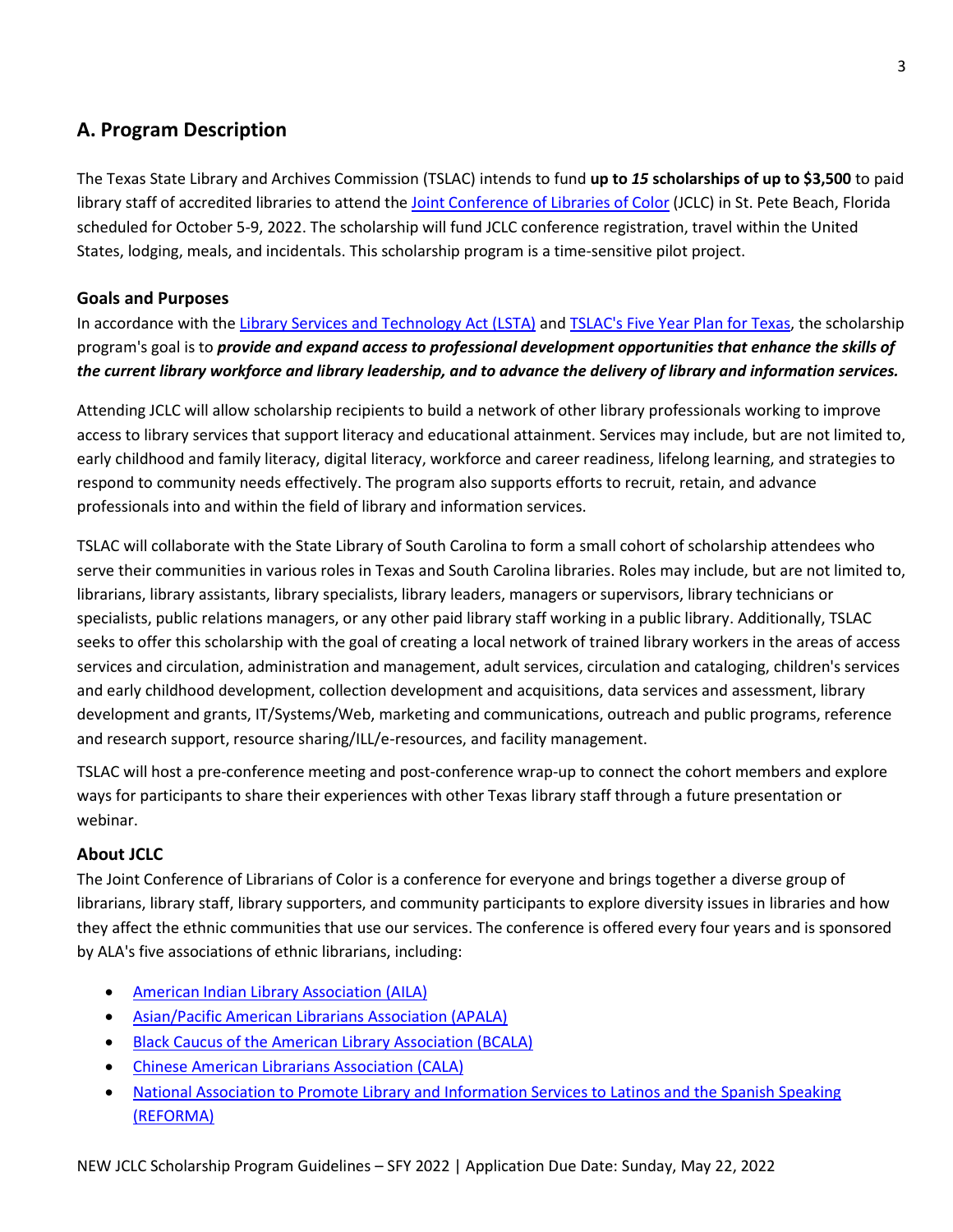JCLC is a unique and unparalleled opportunity for participants to share successes, opportunities, and challenges while networking and attending cutting-edge programs on pressing issues affecting both librarians and communities of color. Scholarship recipients will be able to participate in sessions provided by nationally recognized speakers, skills-building workshops, research-based panels, networking opportunities, and exhibits. In addition, participants of the scholarship program will gain a better understanding on issues related to enhancing library services to individuals of diverse geographic, cultural, and socioeconomic backgrounds, and to individuals with limited functional literacy or information skills through continuing education.

#### Each scholarship recipient will:

- Attend the JCLC conference.
- Participate in a pre and post conference meetup.
- Submit conference participation survey within 6 weeks of conference.

# <span id="page-3-0"></span>**B. Award Information**

The applicants chosen to receive the JCLC 2022 Scholarship will receive a one-time, federally funded award in the form of a stipend of up to \$3,500 to cover expenses incurred for the following:

• Flight, lodging, meals, and transportation (taxi/ride-share, car rental, shuttle, parking fee, etc.) to attend JCLC.

Registration will be processed through TSLAC as a group package. A travel stipend will be issued to library to be issues to scholarship recipients that will cover costs up to \$3,500, depending on budget provided in the application.

#### **Length of Funding**

This one-time, federally funded award of up to \$3,500 covers expenses directly related to the conference and associated travel to and from the conference. Approximately \$52,500 is expected to be available for the JCLC 2022 Scholarships. Funding is provided by the federal Institute of Museum and Library Services (IMLS) as a subaward of IMLS' Grants to States Program under the Library Services and Technology Act.

*Federal Award Identification Number (FAIN): LS-249990-OLS-21*

*Catalog of Federal Domestic Assistance (CFDA) Number: 45.310*

# <span id="page-3-1"></span>**C. Eligibility Information**

Eligibility to apply for the JCLC 2022 Scholarship requires the following:

- Through their governing authority, accredited public libraries are eligible to apply for funds.
- Public library applicants must be accredited by TSLAC for the current state fiscal year and the state fiscal year in which the conference activities take place.
- Participants are paid library staff, including librarians, library assistants, library specialists, library leaders, managers, supervisors, library technicians or specialists, public relations managers, or anyone other paid library staff working in a public library.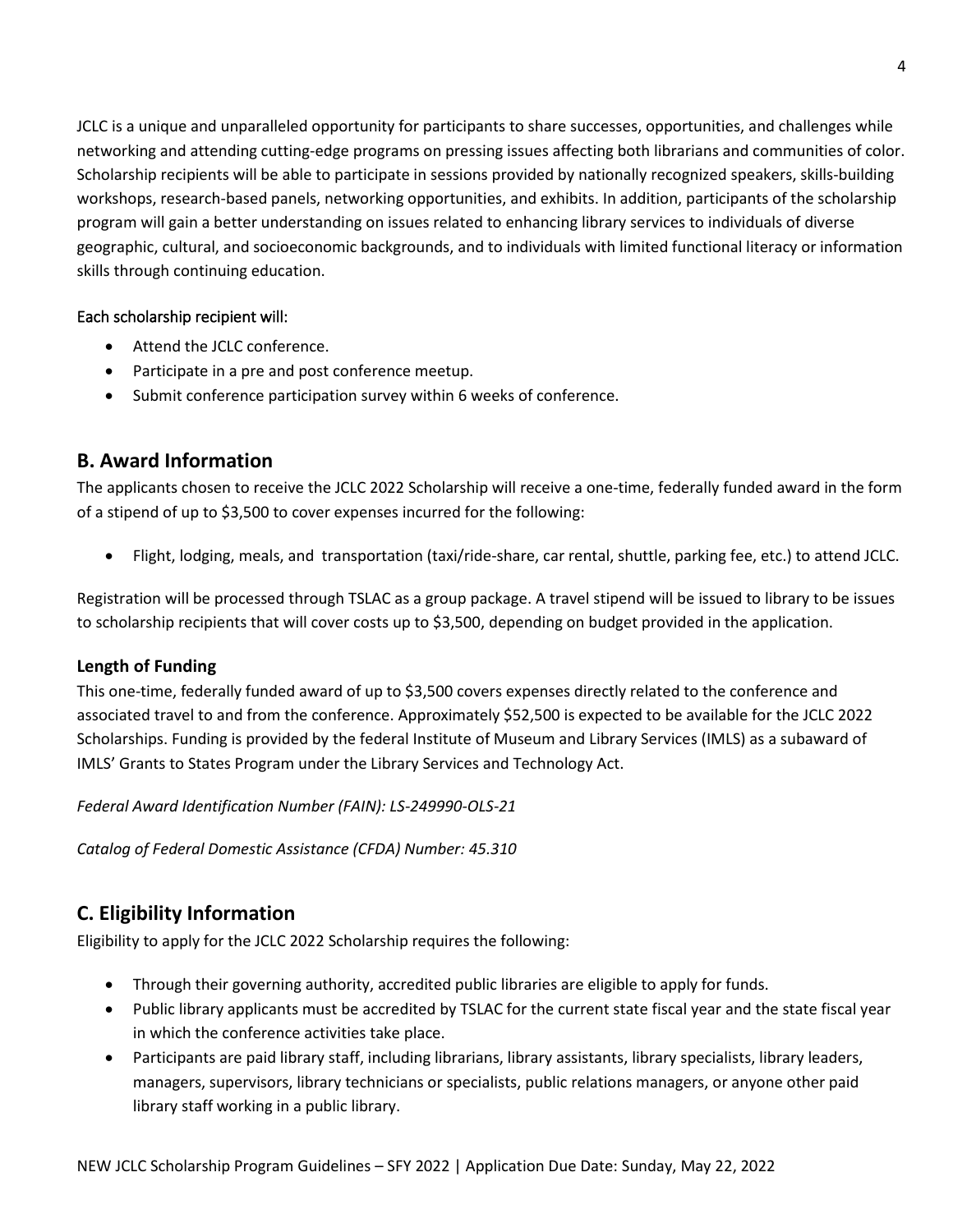• Participants may work in any of the following areas: access services and circulation, administration and management, adult services, circulation and cataloging, children's services and early childhood development, collection development and acquisitions, data services and assessment, library development and grants, IT/Systems/Web, marketing and communications, outreach and public programs, reference and research support, resource sharing/ILL/e-resources, or facility management.

For questions related to the JCLC Scholarship or eligibility, please email Laura Tadena a[t ltadena@tsl.texas.gov.](mailto:ltadena@tsl.texas.gov)

#### **Eligible Expenses**

Scholarship recipients will be responsible for making travel arrangements themselves and should follow their local agency travel policies when making travel arrangements. No travel assistance will be provided by Texas State Library staff during the reservation process. However, please contact Laura Tadena if you have general questions about logistics, local arrangements, or travel requirements at *ltadena@tsl.texas.gov.* 

#### **Travel Stipend**

This scholarship program may provide one time funding dispersed as a travel stipend and will fund expenses for:

Travel within the United States, lodging, meals, and incidentals (transportation, shuttle, parking fee, etc.) to attend JCLC. Please note the following regarding the JCLC travel stipend:

- Lodging, as well as rates for meals, must follow the rates found at [GSA.gov](https://www.gsa.gov/travel/plan-book/per-diem-rates) and must not exceed 5 nights.
- The conference hotel provides shuttle service to and from Tampa International Airport and is considered the most cost-effective option (in lieu of car rental).
- All mileage must be verified by Google maps showing any needed car travel and must fall within GSA per diem limits.

Please visit [the JCLC Conference](https://www.jclcinc.org/conference/2022/) webpage to access more information related to hotel and travel, or contact Laura Tadena, *ltadena@tsl.texas.gov.* 

#### **Conference Registration**

- Registration for JCLC will be arranged by TSLAC once all required documentation has been submitted by conference scholarship recipients.
- This includes early bird and regular rates, as well as member and non-member rates.
- Membership to one of the five associations of ethnic librarians is preferred but not required.
- The five associations included in the National Associations of Librarians of Color (NALCO) are:
	- o American Indian Library Association (AILA)
	- o Asian/Pacific American Librarians Association (APALA)
	- o Black Caucus of the American Library Association (BCALA)
	- o Chinese American Librarians Association (CALA)
	- o REFORMA: The National Association to Promote Library & Information Services to Latinos and the Spanish-speaking
- Membership to one of the five associations affiliated with NALCO is **not included** in the conference registration.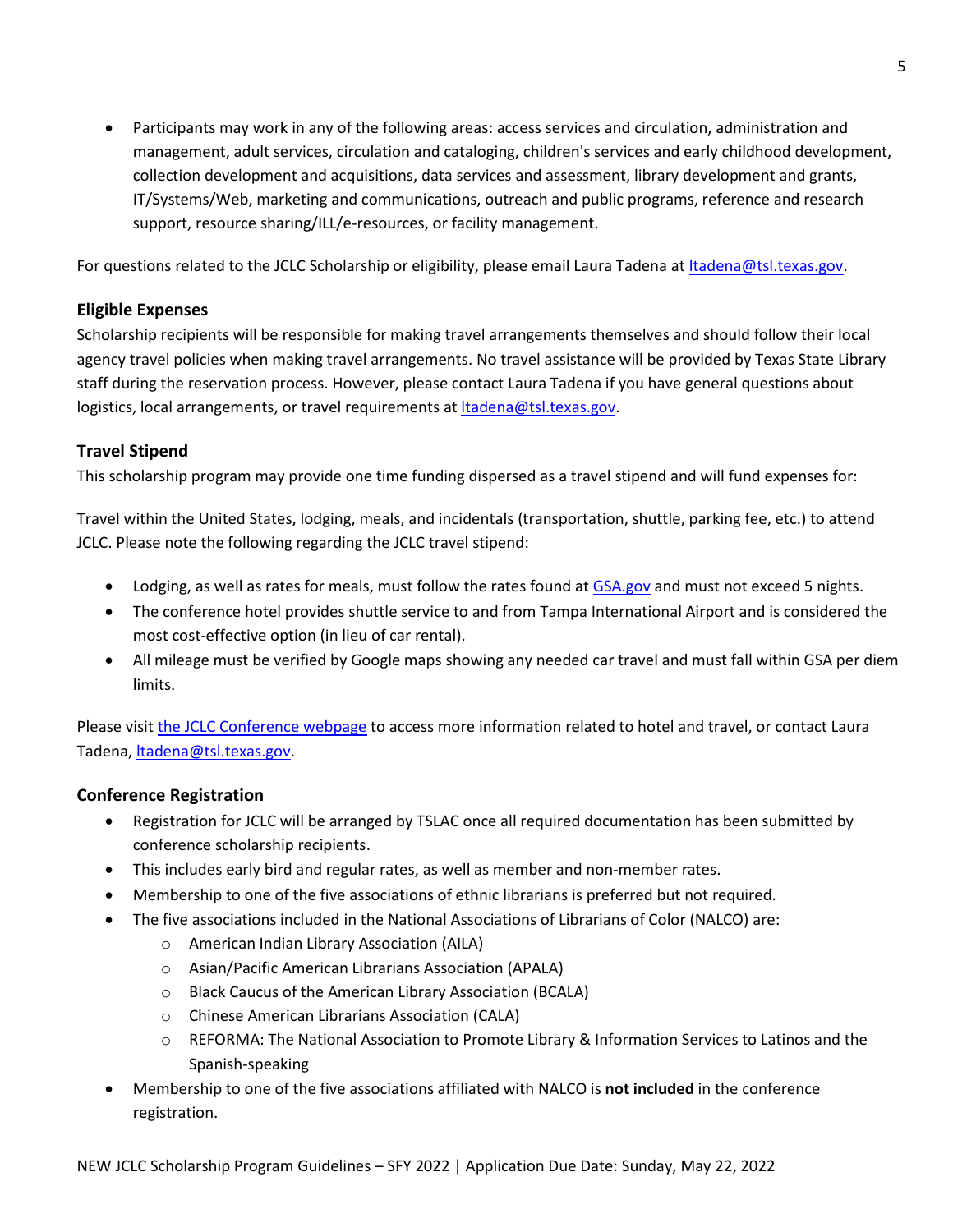#### **Summary of Estimated Conference Expenses**

The following is an estimate of the costs associated with attending JCLC. The estimate was developed in accordance with state and federal guidelines as of April 2022. For questions related to the estimated expenses, please contact Laura Tadena, *Itadena@tsl.texas.gov.* 

#### **JCLC Estimated Travel Costs**

| <b>Expense</b>                          | <b>Low Estimate</b>             | <b>Medium Estimate</b>          | <b>High Estimate</b>            |
|-----------------------------------------|---------------------------------|---------------------------------|---------------------------------|
| <b>Conference Registration (Paid as</b> | Current MLS/MLIS student        | <b>NALCO Member</b>             | Non-Member                      |
| group rate and not included in          | working in a library            |                                 |                                 |
| disbursement of travel stipend)         |                                 |                                 |                                 |
|                                         | \$275                           | \$350                           | \$475                           |
| Hotel (not to exceed five nights)       | GSA Rate for St. Pete's Beach   | GSA Rate for Tampa / St.        | Conference hotel via conference |
| St. Pete's Beach - \$96 GSA             | (\$96 per night)                | Petersburg (\$124 per night)    | website (\$195 per night)       |
| Tampa / St. Petersburg - \$124          |                                 |                                 |                                 |
| Conference hotel - \$195                | \$600                           | \$600                           | \$1,200                         |
| <b>Flight</b>                           |                                 |                                 |                                 |
| To and from Texas to Tampa, Florida     | \$600                           | \$900                           | \$1,200                         |
| - Estimated costs based on prices as of |                                 |                                 |                                 |
| April 2022                              |                                 |                                 |                                 |
| <b>Meals</b>                            |                                 |                                 |                                 |
| (\$59 per day and 44.25 first/last of   | \$265.50                        | \$265.50                        | \$265.50                        |
| travel)                                 |                                 |                                 |                                 |
| Ground Transportation - estimated as    | Travel to airport, airport      | Travel to airport, airport      | Travel to airport, airport      |
| of 4/22                                 | parking, hotel shuttle service, | parking, taxi/ride sharing, and | parking, car rental and gas,    |
|                                         | and public transportation       | shuttle service                 | hotel parking                   |
| Gas milage reimbursement/bus fair to    |                                 |                                 |                                 |
| out of town airports - \$150            |                                 |                                 |                                 |
| Airport parking - \$25/day - \$125      |                                 |                                 |                                 |
| Shuttle service - \$50                  | \$300                           | \$500                           | \$900                           |
| Public transportation - \$20            |                                 |                                 |                                 |
| Taxi-ride sharing - \$150               |                                 |                                 |                                 |
| Rental Car - $$500 + gas$               |                                 |                                 |                                 |
| Hotel parking - \$25 per night          |                                 |                                 |                                 |
|                                         |                                 |                                 |                                 |
| <b>Estimated costs</b>                  | Low Estimate \$2,500            | Mid Estimate \$3,000            | Max \$3,500                     |
|                                         |                                 |                                 |                                 |

*\*Note: All scholarship applicants will need to submit a detailed estimate for their travel using the most cost-effective option. \**

<span id="page-5-0"></span>*For questions, please contact, Laura Tadena, [ltadena@tsl.texas.gov.](mailto:ltadena@tsl.texas.gov)* 

# **D. Scholarship Recipient Expectations**

Before attending JCLC, participants will:

- Book their own travel and lodging at rates found at GSA.gov and following travel policies as set forth by their agencies.
- Provide TSLAC with conference registration information by July 1, 2022.

6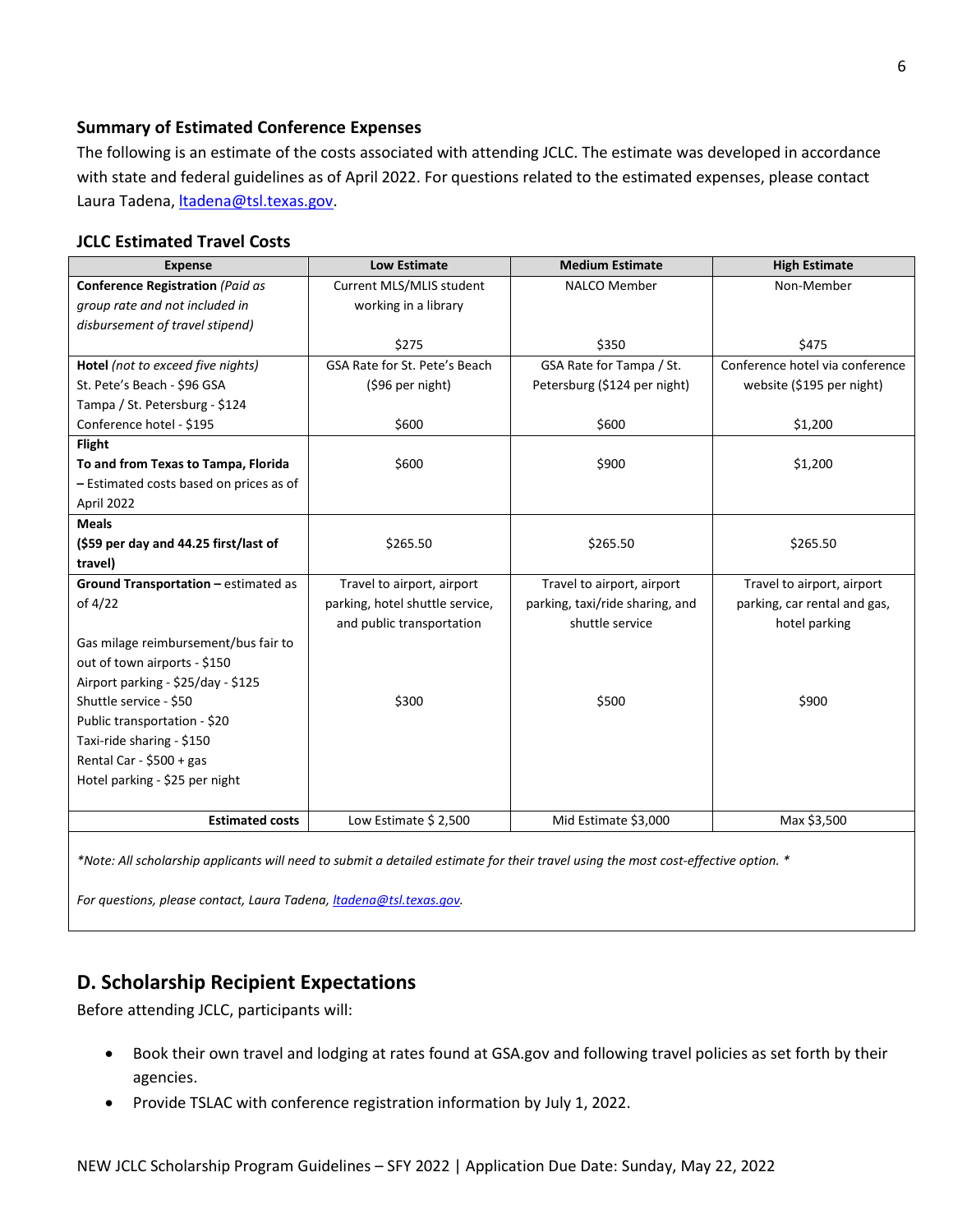- Notify TSLAC as soon as possible if a selected participant is unavailable to attend the training or becomes ineligible to attend, and request approval for a different qualified participant to attend.
- Request that your governing authority execute a contract with TSLAC to receive up to a \$3,500 stipend to attend the Joint Conference of Librarians of Color.
- Attend pre-conference meetup provided by TSLAC via Zoom.

During the JCLC, participants will:

- Attend conference sessions and networking opportunities.
- Keep track of conference sessions and networking opportunities attended.
- Attend conference meetups, as available.

After attending JCLC, participants will:

- Attend a virtual post-conference meetup organized by TSLAC staff.
- <span id="page-6-0"></span>• Submit the scholarship participation survey.

# **E. Application and Submission Information**

#### **Application Assistance and Project Review**

TSLAC consultants are available to help throughout application development. For more information, contact Laura Tadena, Equity and Inclusion Consultant by email at **Itadena@tsl.texas.gov.** 

#### **Grant Management System (GMS) Access**

TSLAC uses a grant management system (GMS) that enables applicants to apply for grants and scholarships electronically through a web portal at [https://grants.tsl.texas.gov.](https://grants.tsl.texas.gov/) Applications and required documents must be submitted in GMS by the due date in order to be eligible for consideration.

To submit your application online, you must have an active GMS account. To create or activate an account, please have your director send an email requesting access with your name and contact information to [grants@tsl.texas.gov.](mailto:grants@tsl.texas.gov) The email should reference "GMS Access" in the subject line. TSLAC staff will review the request and provide appropriate access.

Applicants may request paper copies of materials if necessary due to difficulty using the Internet or other accessibility reasons by contacting Laura Tadena, Equity and Inclusion Consultant, at **Itadena@tsl.texas.gov**.

#### **Application Components**

The scholarship application consists of the following components**:** 

- 1. JCLC 2022 Scholarship Application and personal narrative.
- 2. Detailed information on budget for registration, travel, lodging, and meals.
- 3. Application certification form signed by a governing authority. Print out form in GMS, get signatures, then upload in GMS.
- 4. Completed CIPA form.

NEW JCLC Scholarship Program Guidelines – SFY 2022 | Application Due Date: Sunday, May 22, 2022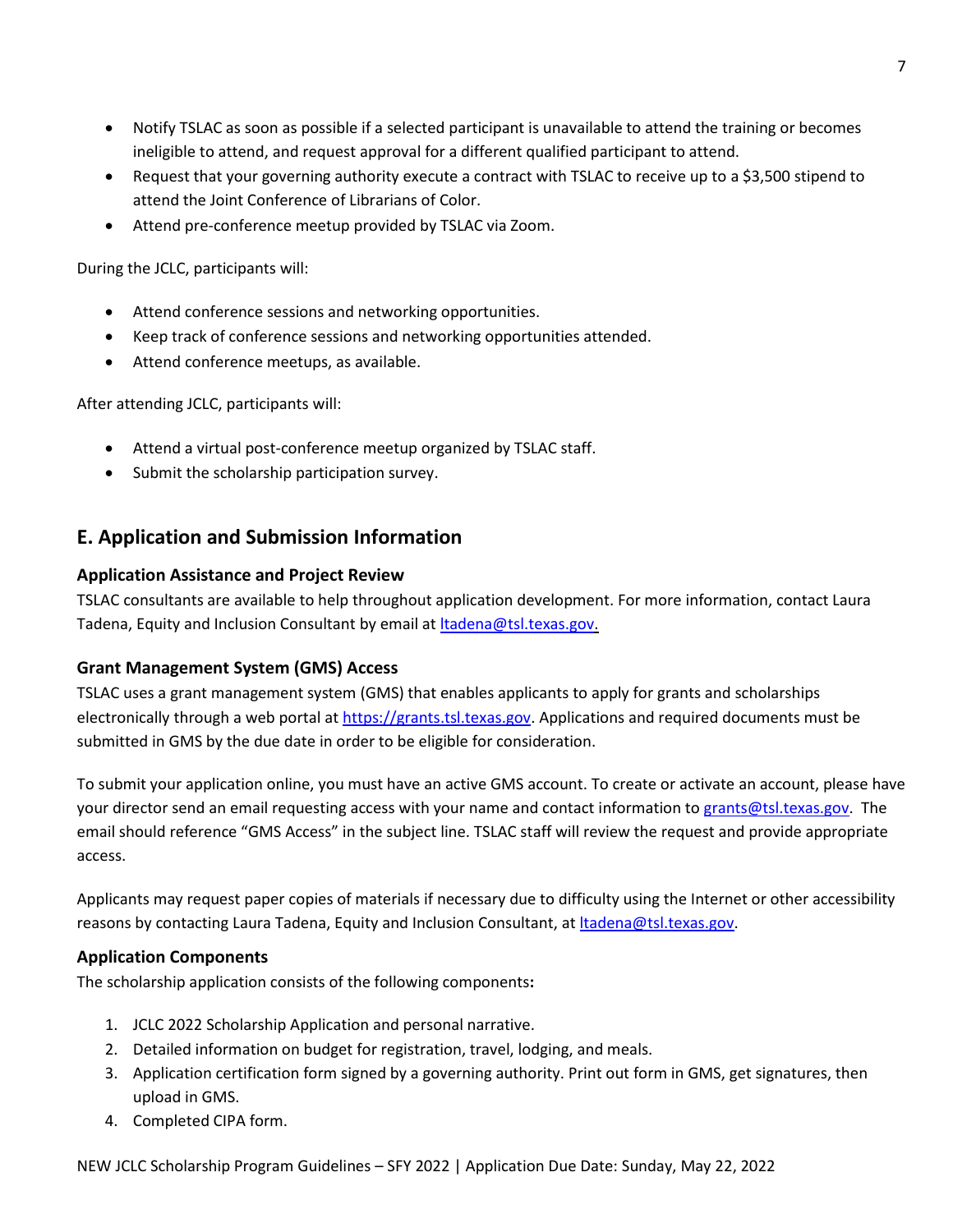5. Letter(s) of support of participation by a governing authority.

#### **Other requirements**

Before applying, applicant organizations must have a current and active federal Unique Entity ID (UEI). The federal government uses a unique identifier for each entity (company, non-profit, organization, etc.) that does business with the federal government. For more than two decades, Dun & Bradstreet's Data Universal Numbering System (DUNS) has served as the unique entity ID. On April 4, 2022, the federal government completed the transition to a new UEI issued within the System for Award Management (SAM). The DUNS number is no longer an accepted UEI.

If you are currently registered in SAM.gov, you've already been assigned a SAM Unique Entity ID. It's viewable on your entity registration record in SAM.gov. If you have never registered at SAM.gov or have never applied for a grant with TSLAC or other state or federal agency, you will need to initiate the process of obtaining a SAM UEI at SAM.gov.

To get started registering your entity, to renew your registration, or for more information, visit [SAM.gov](https://sam.gov/content/home) or refer to the *[Quick Start Guide for Getting a Unique Entity ID](https://www.msac.org/media/570/download?inline)*, published by the US General Services Administration (GSA).

#### **Who can submit the online application?**

Any individual authorized to use GMS and having the correct security role will be able to submit the application in GMS. Applicants will still be required to submit the signed application certification in GMS. The application certification must be signed by an individual authorized to enter into contracts with the State of Texas (e.g., county judge, city manager, etc.). If you have questions or need assistance, please contact the TSLAC Grants Team at [grants@tsl.texas.gov.](mailto:grants@tsl.texas.gov)

#### **Deadline and Submission**

Completed applications and *all* required documents must be submitted in GMS **by 11:59 p.m. Central Standard Time, Sunday, May 22, 2022.** 

## **Applications must be submitted electronically through TSLAC's Grant Management System (GMS):**  [https://grants.tsl.texas.gov.](https://grants.tsl.texas.gov/)

If you are unable to submit your application and/or required documentation via GMS due to technical difficulty, you may submit documents via mail, e-mail, or fax. Applications must be postmarked by the deadline. Please send to the attention of: JCLC Scholarship Program, Library Development & Networking Division, via e-mail to grants@tsl.texas.gov, fax at 512-936-2306, or mail to Library Development & Networking Division, TSLAC, P. O. Box 12927, Austin, TX 78711, (TSLAC street address: 1201 Brazos, Austin, TX 78701).

| <b>Program Timeline</b>  |                                                                             |
|--------------------------|-----------------------------------------------------------------------------|
| April 15, 2022           | Guidelines released and application opens.                                  |
| May 22, 2022             | Applications and required forms due in GMS.                                 |
| June 1, 2022             | Applicants notified of Review Panel recommendations, Memorandum of          |
|                          | Understanding (MOU) sent to each recommended applicant                      |
| July 1, 2022             | Deadline for applicants to return signed MOU; stipends start being released |
| <b>August 1, 2022</b>    | Deadline to submit travel confirmations                                     |
| October 5-9, 2022        | <b>JCLC Conference attendance</b>                                           |
| <b>November 30, 2022</b> | Scholarship participation survey is due                                     |

NEW JCLC Scholarship Program Guidelines – SFY 2022 | Application Due Date: Sunday, May 22, 2022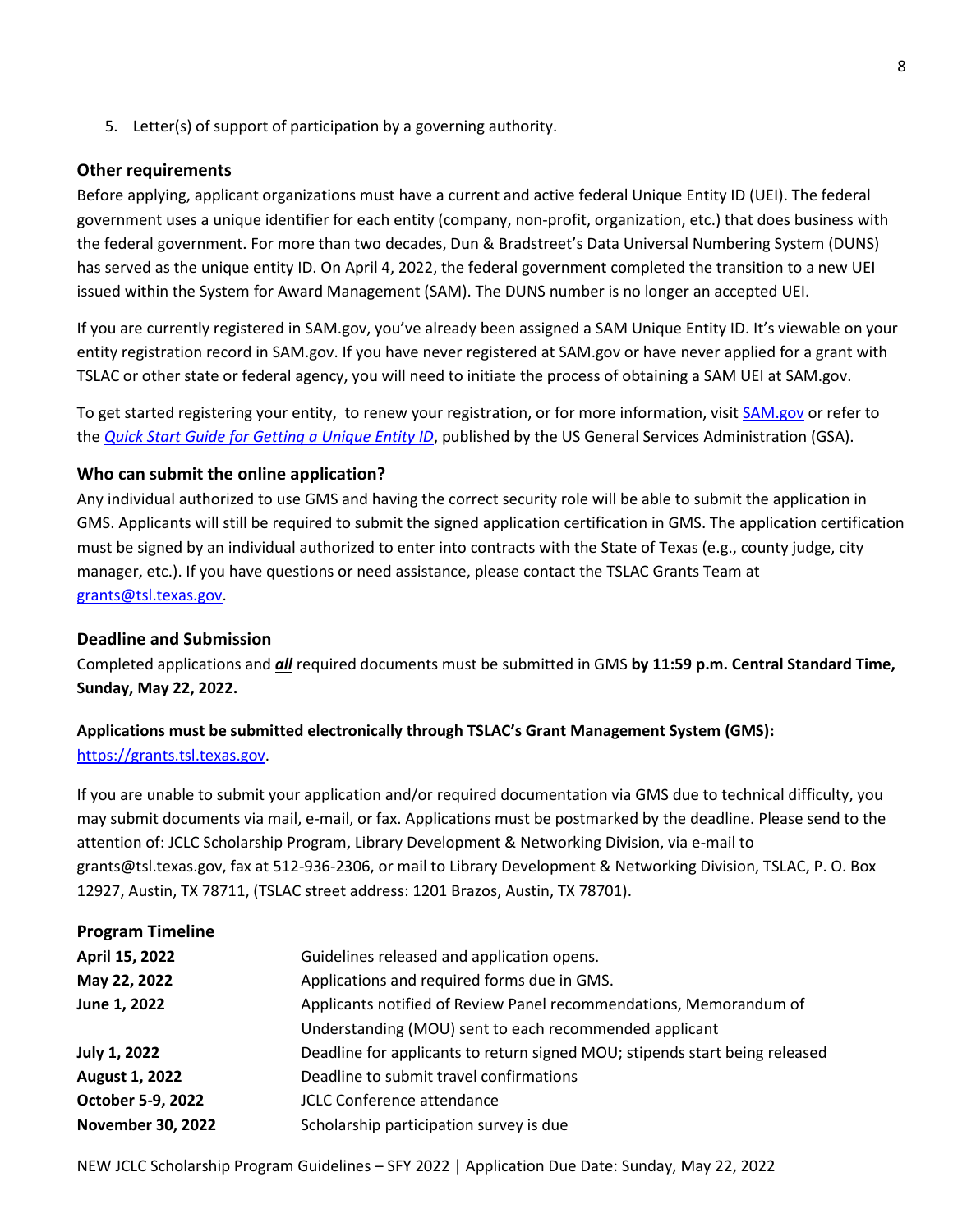# <span id="page-8-0"></span>**F. Application Review Information**

#### **Criteria for Award**

This scholarship program is competitive. . The Scholarship Review Panel will score proposals on the five criteria listed below.

The program goals are the following:

- 1. To support learning related to issues that focus on enhancing library services to individuals of diverse geographic, cultural, and socioeconomic backgrounds and individuals with limited functional literacy or information skills through continuing education.
- 2. To improve access to library services that support literacy and educational attainment, including early childhood and family literacy, digital literacy, workforce readiness, lifelong learning, and strategies to effectively respond to community needs through education and networking.
- 3. To provide and expand access to professional development opportunities that enhance the skills of the current library workforce and leadership, advance the delivery of library and information services through conference attendance.
- 4. To support efforts to recruit, retain, and advance professionals from marginalized and underrepresented groups into and within the field of library and information services.

The detailed scoring rubric that will be used by the JCLC Scholarship Review Panel is provided on the following pages. The maximum number of points for each category is shown.

#### 1. Needs Assessment (20 points)

Provide details about the community (audience) you serve and how conference attendance will improve library services:

- Include information about your population and demographics.
- Describe any unique needs your library is meeting or striving to meet for the community.
- Provide details on how attendance at JCLC will better equip you to meet those goals.

## 2. Conference Impact on Library Services and Users (20 points)

Provide details about the impact attending the conference will have on library services and users locally, as well as regionally or statewide:

- Describe how participation at the conference will enhance access to library services and improve your ability to support underserved populations.
- Provide examples that support literacy and educational attainment, including early childhood and family literacy, digital literacy, workforce readiness, lifelong learning, and strategies to effectively respond to community needs through education and networking.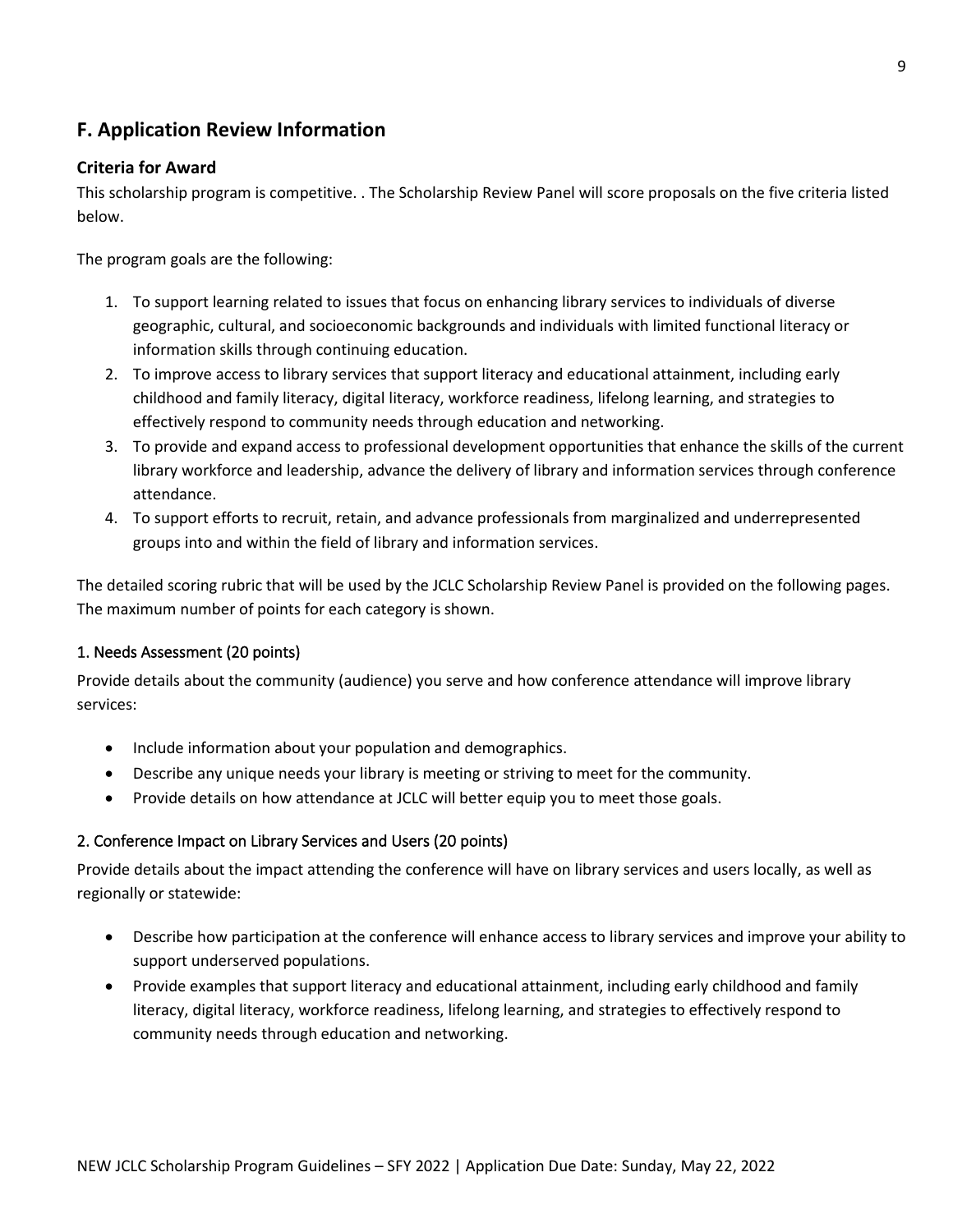## 3. Personal Impact (40 points)

Provide details about how this scholarship opportunity will help support you as a member of the current Texas library workforce and/or Texas library leadership, as well as how it will help you advance the delivery of library and information services.

- Describe how conference attendance will provide and expand access to professional development opportunities.
- Include examples of skills you are wanting to develop, strengthen, or learn.

## 4. Professional Development Impact (20 points)

Describe who will attend the Joint Conference of Libraries of Color and how attending the conference supports TSLAC's efforts to recruit, retain, and advance professionals from marginalized and underrepresented groups into and within the field of library and information services.

- Describe how attending the conference supports your professional development goals and career aspirations.
- Describe any barriers that have prevented you from attending a national or local conference.

## 5. Budget (0 points)

Provide who is applying for the scholarship. Please include a detailed budget and justification for budgeted costs. Use the estimated budget on page 6 to assist with the development of this section.

- Include staff member's name and email.
- Position title and position description.
- Include your area of work. Examples include access services and circulation, administration and management, adult services, circulation and cataloging, children's services and early childhood development, collection development and acquisitions, data services and assessment, library development and grants, IT/Systems/Web, marketing and communications, outreach and public programs, reference and research support, resource sharing/ILL/e-resources, and facility management.
- How long you have worked in libraries and how long you have worked at current library.
- Include cost of JCLC conference registration. See table on page 6.
- Include if you are a member of any of the following ALA's affiliation group or not a member.
	- o American Indian Library Association (AILA)
	- o Asian/Pacific American Librarians Association (APALA)
	- o Black Caucus of the American Library Association (BCALA)
	- o Chinese American Librarians Association (CALA)
	- o National Association to Promote Library and Information Services to Latinos and the Spanish Speaking (REFORMA)
- Include estimated costs of travel.
	- o Include anticipated air and vehicle travel, verifying any needed car travel by Google maps.
	- $\circ$  If using your personal vehicle, please use mileage rate of 58 cents. To determine if a personal vehicle or rental vehicle should be used, use the worksheet found at <https://fmx.cpa.texas.gov/fmx/travel/mileage>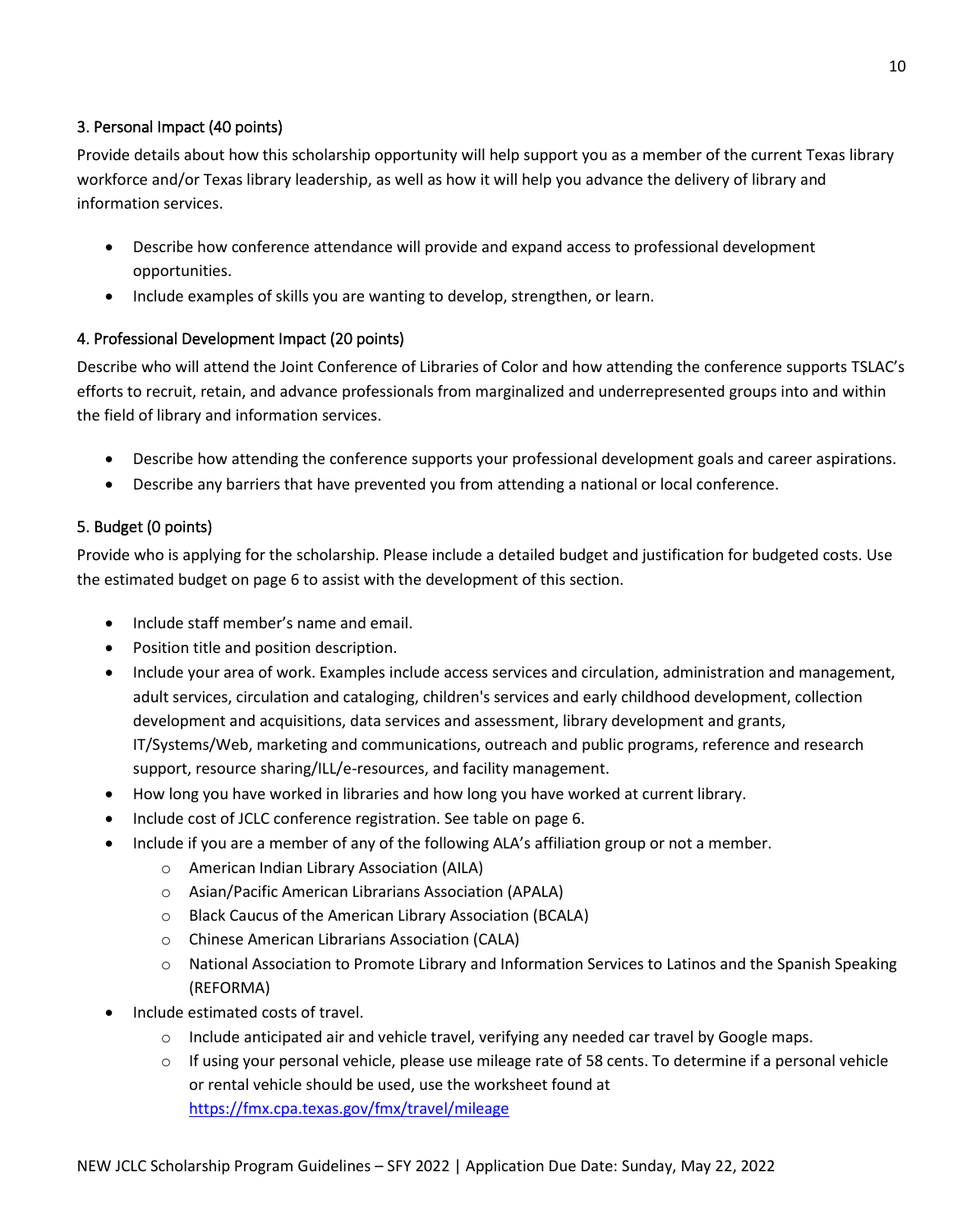- o Please refer to budget section on page 6.
- Include anticipated meals costs. Rates must follow those found at GSA.gov
- Include your anticipated lodging costs. Rates must follow those found at GSA.gov and must not exceed 5 nights.

#### **Scoring Rubric Project**

#### **Project Scoring Total in Four Areas: 100 points**

Relevance and appropriateness of the project design and activities to the goals and purpose of the scholarship program will be considered in the scoring of all criteria. Members of the Scholarship Review Panel may score each criterion as follows:

0-1 points: Applicant does not meet the goals and purposes of the JCLC Scholarship program.

2-3 points: Applicant partially meets the goals and purposes of the JCLC Scholarship program.

4-5 points: Applicant meets the goals and purposes of the JCLC Scholarship program.

# **1. Needs Assessment**

**(Points: Raw score = 5 max, weight = 4; Final score = 20 max)**

Provide details about the community (audience) you serve and how conference attendance will improve library services:

- Include information about your community's population and demographics.
- Describe any unique needs your library is meeting or striving to meet for the community.
- Provide details on how attendance at JCLC will better equip you to meet those goals.

| 0-1 points                                                                                                                                                                                                                                                                                                                                    | 2-3 points                                                                                                                                                                                                                                                                                                                       | 4-5 points                                                                                                                                                                                                                                                                                                                                             |
|-----------------------------------------------------------------------------------------------------------------------------------------------------------------------------------------------------------------------------------------------------------------------------------------------------------------------------------------------|----------------------------------------------------------------------------------------------------------------------------------------------------------------------------------------------------------------------------------------------------------------------------------------------------------------------------------|--------------------------------------------------------------------------------------------------------------------------------------------------------------------------------------------------------------------------------------------------------------------------------------------------------------------------------------------------------|
| • Applicant provides no information<br>of audience demographics or<br>population.<br>• Applicant does not describe any<br>unique needs their library is<br>meeting or striving to meet for the<br>community.<br>• Applicant does not provide details<br>on how attendance at JCLC will<br>better equip them to meet their<br>library's goals. | • Applicant provides some<br>information of audience<br>demographics or population.<br>• Applicant describes a unique<br>needs their library is meeting or<br>striving to meet for the<br>community.<br>• Applicant provides an example<br>of how attendance at JCLC will<br>better equip them to meet their<br>library's goals. | • Applicant provides detailed<br>information of audience<br>demographics or population.<br>• Applicant describes in detail<br>unique needs their library is<br>meeting or striving to meet for<br>the community.<br>• Applicant provides details and<br>examples of how attendance at<br>JCLC will better equip them to<br>meet their library's goals. |
| <b>Conference Impact on Library Services and Users</b><br>2.<br>(Points: Raw score = 5 max, weight = 4; Final score = 20 max)                                                                                                                                                                                                                 |                                                                                                                                                                                                                                                                                                                                  |                                                                                                                                                                                                                                                                                                                                                        |
| Provide details about the impact attending the conference will have on library services and users locally, as well<br>as regionally or statewide:                                                                                                                                                                                             |                                                                                                                                                                                                                                                                                                                                  |                                                                                                                                                                                                                                                                                                                                                        |

- Describe how participation at the conference will enhance access to library services and improve your ability to support underserved populations.
- Provide examples that support literacy and educational attainment, including early childhood and family literacy, digital literacy, workforce readiness, lifelong learning, and strategies to effectively respond to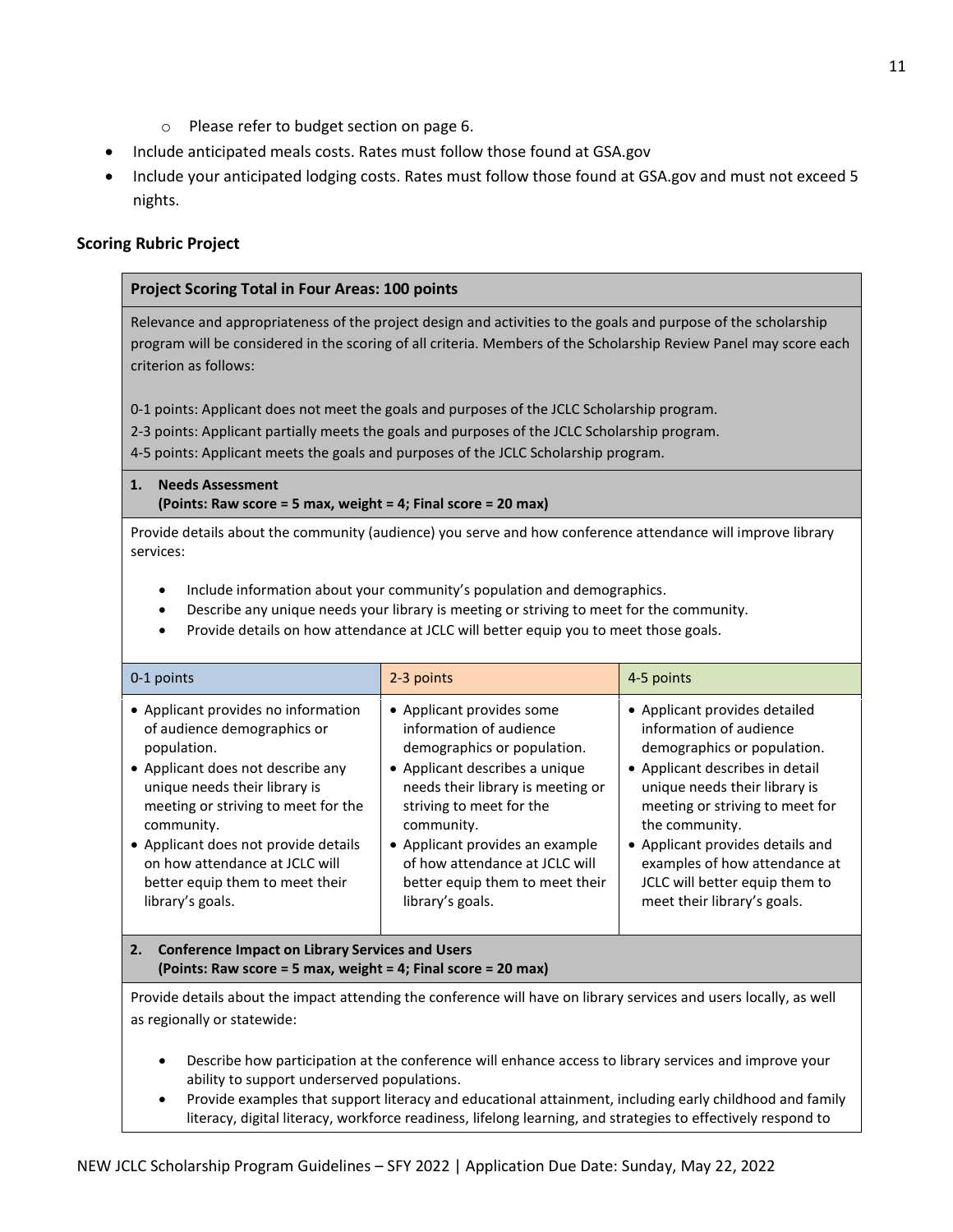| community needs through education and networking.                                                                                                                                                                                                                                                                                                                                                                                                                                                                                     |                                                                                                                                                                                                                                                                                                                                                                                                                                                                                                                                                                                                               |                                                                                                                                                                                                                                                                                                                                                                                                                                                                                                                                                                                                   |  |
|---------------------------------------------------------------------------------------------------------------------------------------------------------------------------------------------------------------------------------------------------------------------------------------------------------------------------------------------------------------------------------------------------------------------------------------------------------------------------------------------------------------------------------------|---------------------------------------------------------------------------------------------------------------------------------------------------------------------------------------------------------------------------------------------------------------------------------------------------------------------------------------------------------------------------------------------------------------------------------------------------------------------------------------------------------------------------------------------------------------------------------------------------------------|---------------------------------------------------------------------------------------------------------------------------------------------------------------------------------------------------------------------------------------------------------------------------------------------------------------------------------------------------------------------------------------------------------------------------------------------------------------------------------------------------------------------------------------------------------------------------------------------------|--|
| 0-1 points                                                                                                                                                                                                                                                                                                                                                                                                                                                                                                                            | 2-3 points                                                                                                                                                                                                                                                                                                                                                                                                                                                                                                                                                                                                    | 4-5 points                                                                                                                                                                                                                                                                                                                                                                                                                                                                                                                                                                                        |  |
| Applicant provides no<br>information or examples of<br>how participation at the<br>conference will enhance access<br>to library services or improve<br>their ability to support<br>underserved populations.<br>Applicant does not provide<br>examples that support literacy<br>and educational attainment<br>(Examples could include early<br>childhood and family literacy,<br>digital literacy, workforce<br>readiness, lifelong learning, and<br>strategies to respond to<br>community needs through<br>education and networking). | Applicant provides<br>$\bullet$<br>partial/some information or<br>an example of how<br>participation at the<br>conference will enhance<br>access to library services or<br>improve their ability to<br>support underserved<br>populations.<br>Applicant provides<br>$\bullet$<br>partial/some information or<br>an example that support<br>literacy and educational<br>attainment (Examples could<br>include early childhood and<br>family literacy, digital<br>literacy, workforce<br>readiness, lifelong learning,<br>and strategies to respond to<br>community needs through<br>education and networking). | Applicant provides detailed<br>$\bullet$<br>information and examples of<br>how participation at the<br>conference will enhance<br>access to library services and<br>improve their ability to<br>support underserved<br>populations.<br>Applicant provides detailed<br>$\bullet$<br>information and examples<br>that support literacy and<br>educational attainment<br>(Examples could include<br>early childhood and family<br>literacy, digital literacy,<br>workforce readiness, lifelong<br>learning, and strategies to<br>respond to community<br>needs through education<br>and networking). |  |
| <b>Personal Impact</b><br>3.                                                                                                                                                                                                                                                                                                                                                                                                                                                                                                          |                                                                                                                                                                                                                                                                                                                                                                                                                                                                                                                                                                                                               |                                                                                                                                                                                                                                                                                                                                                                                                                                                                                                                                                                                                   |  |
| (Points: Raw score = 5 max, weight = 8; Final score = 40 max)<br>Provide details about how this scholarship opportunity will help support you as a member of the current Texas<br>library workforce and/or Texas library leadership, as well as how it will help you advance the delivery of library<br>and information services.<br>Describe how conference attendance will provide and expand access to professional development<br>٠<br>opportunities.<br>Include examples of skills you want to develop, strengthen, or learn.    |                                                                                                                                                                                                                                                                                                                                                                                                                                                                                                                                                                                                               |                                                                                                                                                                                                                                                                                                                                                                                                                                                                                                                                                                                                   |  |
| 0-1 points                                                                                                                                                                                                                                                                                                                                                                                                                                                                                                                            | 2-3 points                                                                                                                                                                                                                                                                                                                                                                                                                                                                                                                                                                                                    | 4-5 points                                                                                                                                                                                                                                                                                                                                                                                                                                                                                                                                                                                        |  |
| Applicant provides does not<br>describe how conference<br>attendance will provide and<br>expand access to professional<br>development opportunities.<br>Applicant does not provide or<br>include examples of skills they<br>want to develop, strengthen, or<br>learn.                                                                                                                                                                                                                                                                 | Applicant provides<br>$\bullet$<br>partial/some description of<br>how conference attendance<br>will provide and expand<br>access to professional<br>development opportunities.<br>Applicant provides<br>$\bullet$<br>partial/some description or<br>includes an example of skills<br>they want to develop,<br>strengthen, or learn.                                                                                                                                                                                                                                                                           | Applicant provides a detailed<br>$\bullet$<br>description and examples of<br>how conference attendance<br>will provide and expand<br>access to professional<br>development opportunities.<br>Applicant provides a detailed<br>$\bullet$<br>description and includes<br>examples of skills they want<br>to develop, strengthen, or<br>learn.                                                                                                                                                                                                                                                       |  |
| <b>Professional Development Impact</b><br>4.                                                                                                                                                                                                                                                                                                                                                                                                                                                                                          |                                                                                                                                                                                                                                                                                                                                                                                                                                                                                                                                                                                                               |                                                                                                                                                                                                                                                                                                                                                                                                                                                                                                                                                                                                   |  |

**(Points: Raw score = 5 max, weight = 4; Final score = 20 max)**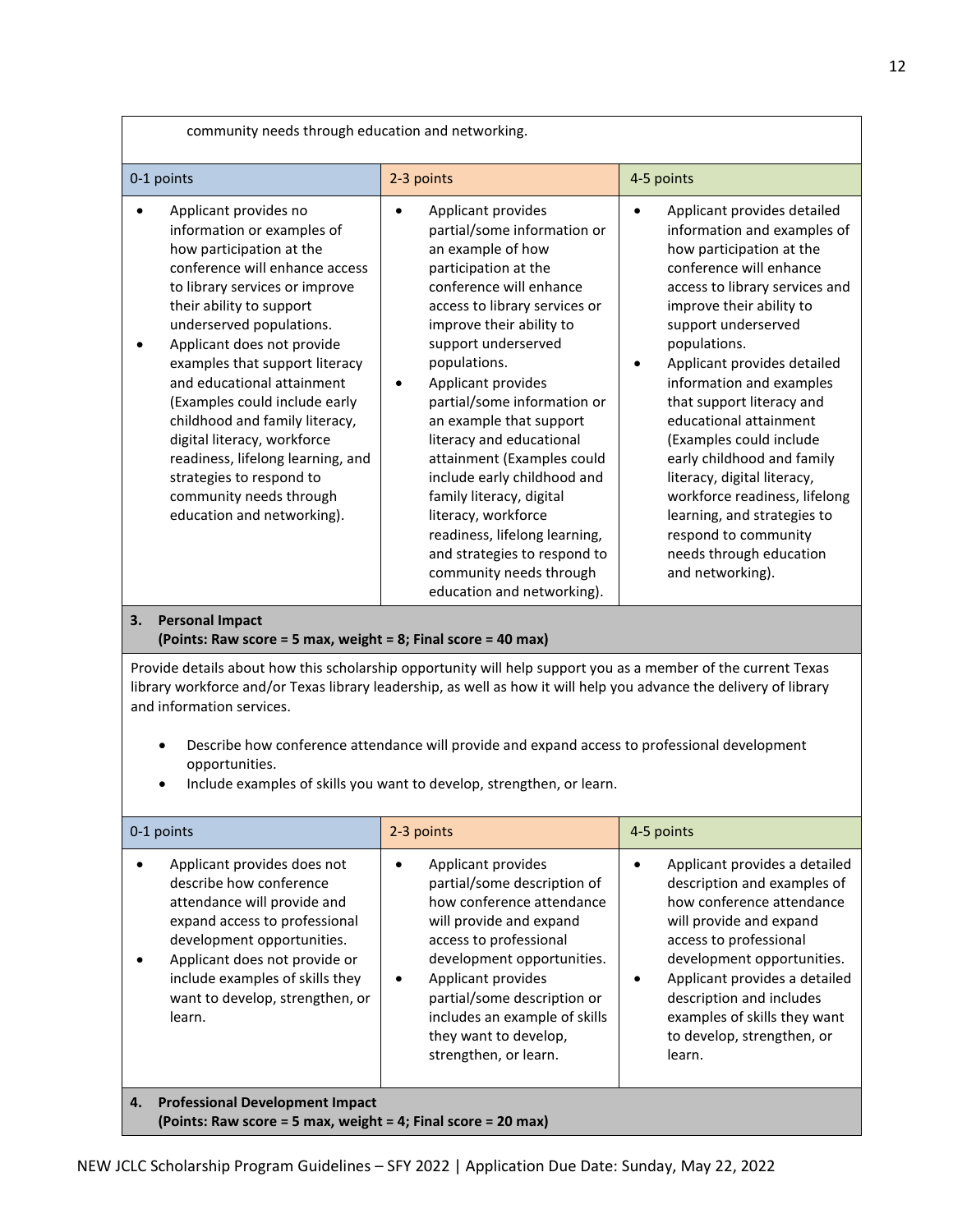Describe who will attend the Joint Conference of Libraries of Color and how attending the conference supports TSLAC's efforts to recruit, retain, and advance professionals from marginalized and underrepresented groups into and within the field of library and information services.

- Describe how attending the conference supports your professional development goals and career aspirations.
- Describe any barriers that have prevented you from attending a national or local conference.

| 0-1 points                                                                                                                                                                                                                                                                                           | 2-3 points                                                                                                                                                                                                                                                                                                                | 4-5 points                                                                                                                                                                                                                                                                                                                                       |
|------------------------------------------------------------------------------------------------------------------------------------------------------------------------------------------------------------------------------------------------------------------------------------------------------|---------------------------------------------------------------------------------------------------------------------------------------------------------------------------------------------------------------------------------------------------------------------------------------------------------------------------|--------------------------------------------------------------------------------------------------------------------------------------------------------------------------------------------------------------------------------------------------------------------------------------------------------------------------------------------------|
| Applicant does not describe<br>how attending the conference<br>supports their professional<br>development goals or career<br>aspirations.<br>Applicant provides no<br>information or does not<br>describe any barriers that have<br>prevented them from attending<br>a national or local conference. | Applicant provides some<br>description of how<br>attending the conference<br>supports their professional<br>development goals or career<br>aspirations.<br>Applicant provides some<br>information or describes an<br>example of a barrier that<br>has prevented them from<br>attending a national or local<br>conference. | Applicant provides<br>information and a<br>description of how attending<br>the conference supports<br>their professional<br>development goals and their<br>career aspirations.<br>Applicant provides detailed<br>٠<br>information and describe<br>some barriers that have<br>prevented them from<br>attending a national or local<br>conference. |

## **Funding Decisions (13 TAC §2.114)**

(a) The agency staff will submit a recommended priority-ranked list of applicants for possible funding.

(b) Applications for scholarship funding will be evaluated only upon the information provided in the written application.

(c) The agency staff may negotiate with selected applicants to determine the terms of the award. To receive an award, the applicant must accept any additional or special terms and conditions listed in the scholarship contract and any changes in the scholarship application.

(d) The agency staff will notify unsuccessful applicants in writing.

## **Awarding of Scholarships (13 TAC §2.115)**

The TSLAC governing board has the right to reject applications or cancel or modify a scholarship solicitation at any point before a contract is signed. The award of any scholarship is subject to the availability of funds.

## **TSLAC Staff Responsibility (13 TAC §2.117)**

TSLAC staff will review each application packet for the following:

- Legal eligibility of the institution to participate in this scholarship program and appropriate authorizing signature.
- Conformance to the federal and state regulations pertaining to scholarships.
- Submission of all required forms.
- Compliance with submission procedures and deadlines.

Applications with significant errors, omissions or eligibility issues will not be rated. Applications in which the project design and activities are not relevant and appropriate to the purpose of the scholarship program will be ineligible.

NEW JCLC Scholarship Program Guidelines – SFY 2022 | Application Due Date: Sunday, May 22, 2022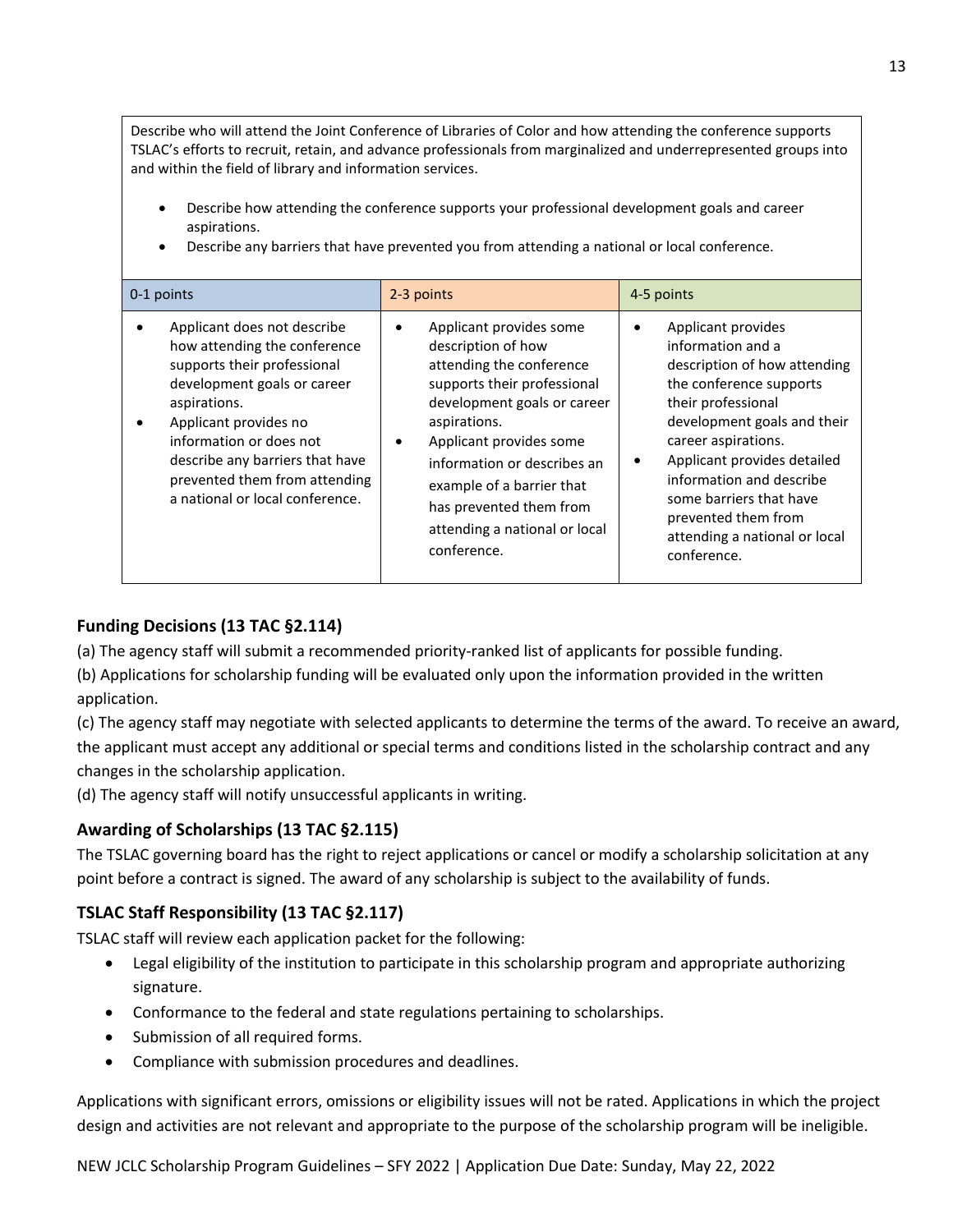## **Decision Making Process (13 TAC §2.118)**

To be considered eligible for funding, any application must receive a minimum adjusted mean score of more than 60 percent of the maximum points available. To reduce the impact of scores that are exceedingly high or low, or otherwise outside the range of scores from other reviewers, agency staff will tabulate the panel's work using calculations such as an adjusted mean score.

(1) Applications will be ranked in priority order by score for consideration.

(2) If insufficient funds remain to fully fund the next application, the staff will negotiate a reduced scholarship with the next ranked applicant. *(Not applicable to this scholarship opportunity)*"

(3) If the panel recommends funding an application that, for legal, fiscal, or other reasons, is unacceptable to the staff, a contrary recommendation will be made.

(4) If the panel is unable to produce a set of recommendations for funding, the agency staff will use the same evaluation procedures to develop recommendations.

# <span id="page-13-0"></span>**G. Award Administration Information**

#### **Notice of Award**

Applicants will be notified of funding decisions via email. The notification will include an award letter and protest procedures, which are also included in this notice. Once the awards have been awarded, successful applicants will receive instructions on how to proceed.

## **Protest Procedure — Texas State Library and Archives Commission, 13 TAC §2.55**

(a) An aggrieved person who is not satisfied with a decision, procedure, or service received from the staff of the Texas State Library and Archives Commission or who is an actual or prospective bidder, grantee, or contractor aggrieved in connection with a solicitation, evaluation, or award may file a protest with the Director and Librarian in accordance with this rule.

(b) A protest must be submitted to the Director and Librarian within 21 days after the person knows or should have known of the matter which is protested. The Director and Librarian has the discretion to allow a protest filed after 21 days if the protestant shows good cause for the late filing or if the protest raises an issue significant to the general policies and procedures of the commission.

(c) The protestant shall mail or deliver a copy of the protest to all interested persons. The Director and Librarian will furnish a list of interested persons to a protestant. For protests of a competitive selection (bid, contract or scholarship), interested persons shall include all persons who have submitted a bid, proposal or application.

(d) A protest must be in writing and identified as a protest under this section, and contain the following:

(1) A description of the protestant's interest in the matter.

(2) The issue(s) to be resolved and remedy(s) requested.

(3) The protestant's argument supporting the protest, including a statement of relevant facts and applicable law, specifying the statutes, rules, or other legal authority alleged to have been violated.

(4) The protestant's affirmation that facts set forth in the protest are true.

(5) A certification that a copy of the protest has been mailed or delivered to all interested persons.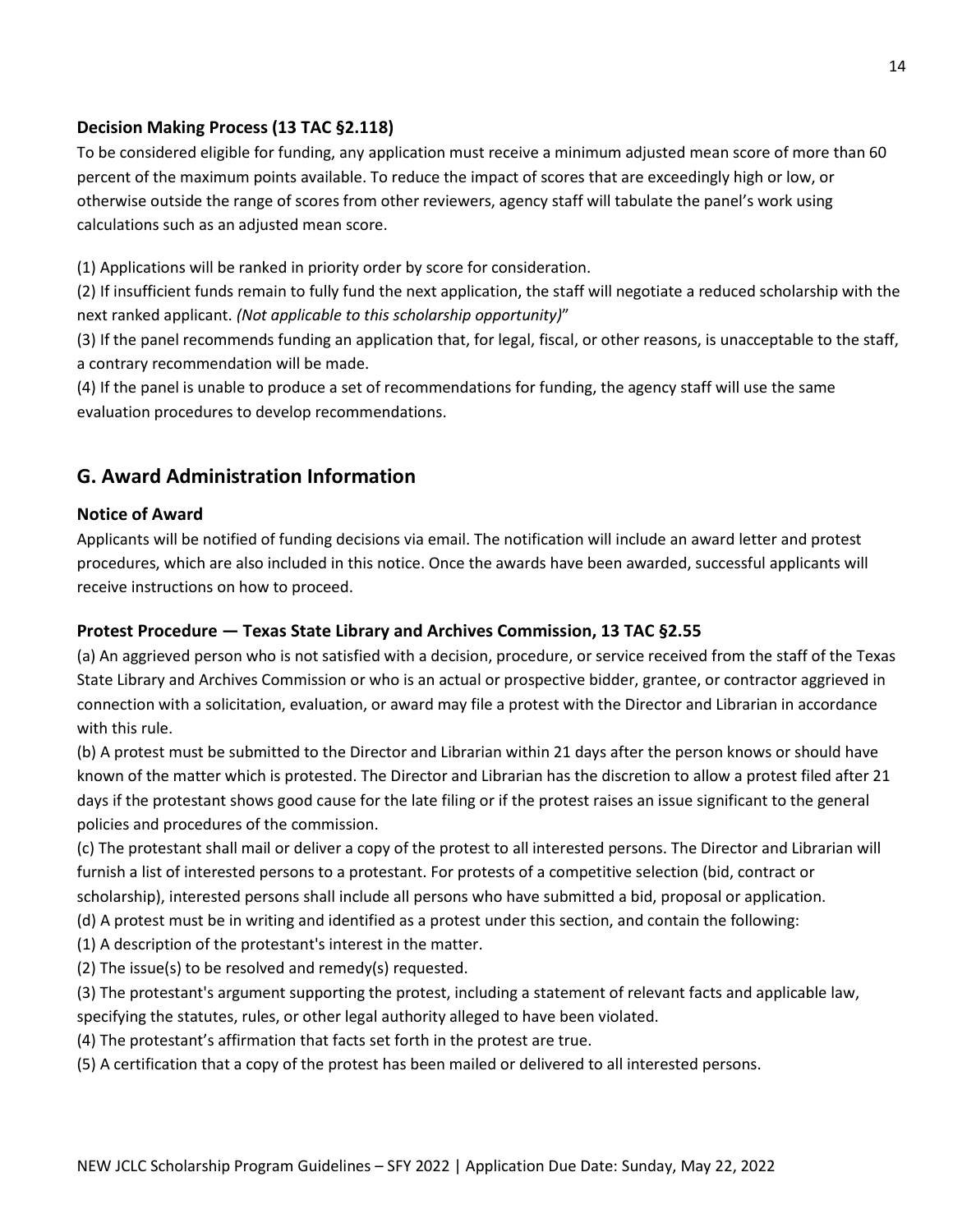(e) Upon receipt of a protest conforming to the requirements of this section, the commission shall not proceed with the solicitation, award, or contract until the protest is resolved, unless the Director and Librarian makes a written determination that delay would harm the substantial interests of the state.

(f) The Director and Librarian has the authority to decide, settle, or resolve the protest and will make a written determination. The Director and Librarian may solicit written responses to the protest from other parties. The Director and Librarian shall inform the protesting party and other interested parties by letter of his determination, and how to appeal the determination to the commission.

(g) An interested party may appeal the determination of the Director and Librarian. An appeal must be in writing and conform to paragraphs (1) - (3) of this subsection:

(1) The appeal must be received in the office of the Director and Librarian no later than 15 days after the date the determination is mailed to interested parties;

(2) A copy of the appeal must be mailed or delivered by the appealing party to all interested parties and contain a certification of mailing or delivery;

(3) The appealing party must state whether or not an opportunity is requested to make an oral presentation to the commission in open meeting.

(h) The Director and Librarian shall refer the matter to TSLAC governing board for their consideration at an open meeting.

(i) The chair of the TSLAC governing board has the discretion to allow an appeal filed more than 15 days after the Director and Librarian's determination if the appealing party shows good cause for the late filing or if the appeal raises an issue significant to the general policies or procedures of the TSLAC governing board.

(j) An interested party may file a response to an appeal of the determination of the Director and Librarian no later than seven days after the appeal is mailed or delivered.

(k) Copies of the appeal and responses of interested parties, if any, shall be mailed to the TSLAC governing board by the Director and Librarian.

(l) The chair of the TSLAC governing board has the discretion to decide whether or not a request for oral presentations will be granted and will set the order and amount of time for oral presentations that are allowed. The chair also has the discretion to decide whether presentations and written documents presented by TSLAC staff and interested parties will be allowed.

(m) The TSLAC governing board will determine properly filed appeals and make its decision in open meeting. TSLAC governing board shall vote to uphold or reverse the decision of the Director and Librarian. Failing a majority vote of a quorum of the commission, the Director and Librarian's decision is upheld. The TSLAC governing board's decision is final and not subject to judicial review under the statutes governing the governing board.

(n) A decision issued either by TSLAC governing board in open meeting or in writing by the Director and Librarian shall be the final administrative action of the commission.

(o) Documentation concerning a protest of a competitive selection is part of TSLAC governing board's records series for that selection and is retained in accordance with its approved records retention schedule.

## **Policy Requirements**

# **TSLAC competitive grant recipients are subject to the State of Texas Uniform Grant Management Standards (UGMS) (https://www.comptroller.texas.gov/purchasing/docs/ugms.pdf) and federal Office of Management and Budget (OMB) Uniform Administrative Requirements, Cost Principles, and Audit**